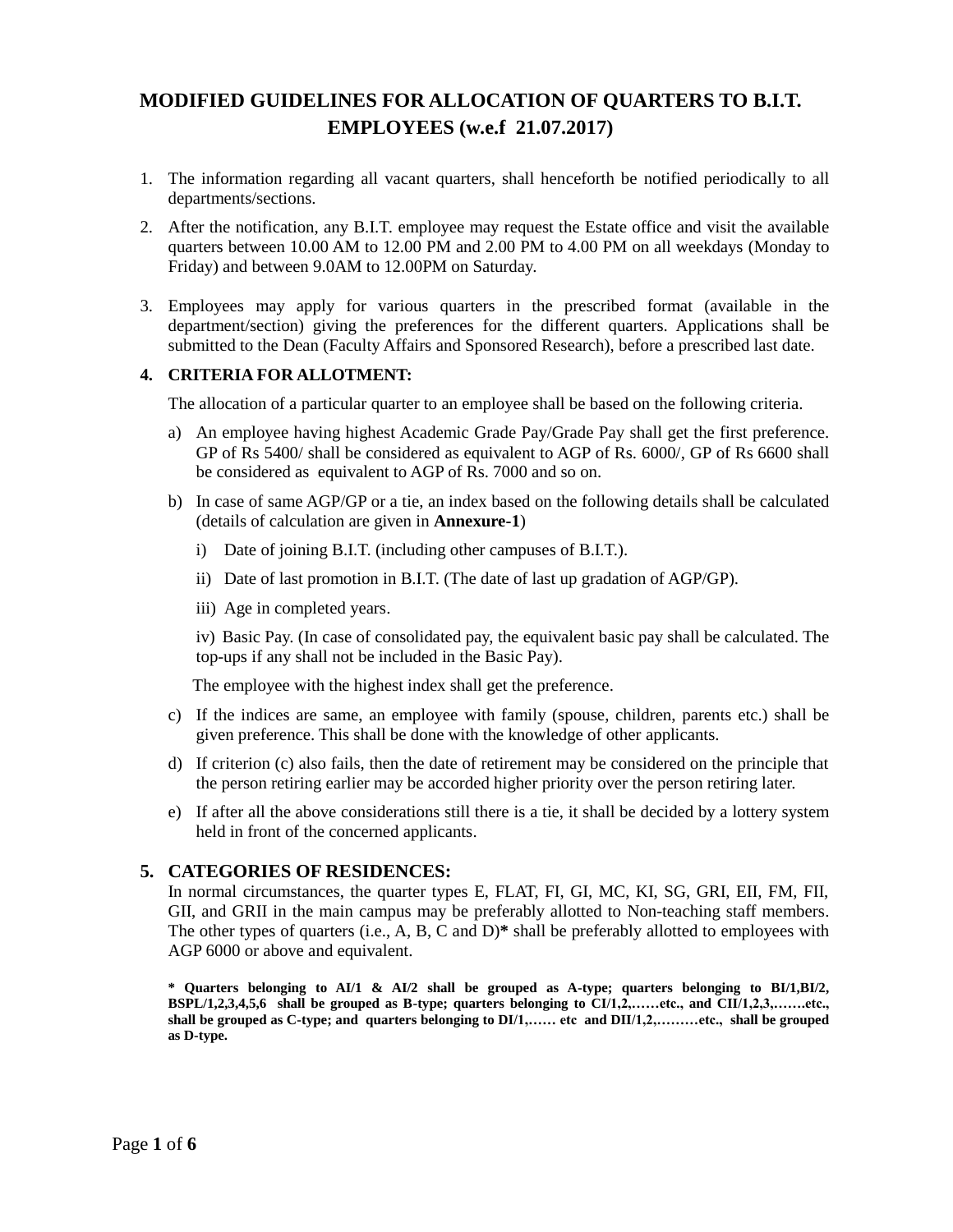- 6.
	- i). The quarters numbered as A1/1, A1/2, BSPL/1, BSPL/2, BSPL/3, BSPL/4, BSPL/5, BSPL/6, B1/1, B1/2, CI/1, CI/2, CI/3, CI/4, CI/5, CI/6, CI/7, CI/8, CI/9, CI/10, CI/11, CI/12, CI/13, CI/14, ( a total of 24 quarters shall be allotted to the employee with AGP Rs 10000/ or equivalent).
- ii). The C-Type quarters (other than listed above) may be preferably allotted to the employees with AGP Rs 7000/ or higher and equivalent GP. Status quo shall be maintained for those already residing.

For quarters belonging to the A,B,C and D category, the fifth vacancy rule shall be followed for the purpose of allotment. (i.e., vacancies in each category at the time of advertisement shall be arranged in a serial number as per date of availability of the quarter for allotment. Serial number 1 to 4, 6-to 9, 11 to 14, 16 to 19, etc shall be allotted to the employees entitled to get AGP, and vacancies at point no 5, 10, 15, 20 etc shall be allotted to the employees entitled with GP.

After notification of vacancy/vacancies for quarter(s) identified in the clause 6(i), if inadequate application(s) is/are received from employees eligible for this category, then the/these quarter(s) shall be kept vacant until the subsequent notification. In the eventuality of inadequate application(s) for the second time also, then the quarter may be considered for allotment to the applicant(s) possessing AGP 9000/ or equivalent.

- 7. Henceforth, no quarter inside the B.I.T main campus shall be allotted to any University Polytechnic Employee. Up-gradation shall not be permitted for any University Polytechnic employee already residing the in Main Campus. No quarter in University Polytechnic Campus shall be, hence forth, allotted to B.I.T. employee.
- 8. In quarter allocation, always the preference shall be given to those employees who are not owning permanent residence in his/her or his/her spouse's name in any area within a radius of 30 Kms from B.I.T., Mesra main building at the time of allocation. This shall be applicable to all further allocations and shall not be applicable to employees already staying in any quarter in B.I.T. main campus.

# **9. OUT OF TURN ALLOTMENT:**

- a. In case of retirement /transfer / resignation/proceeding on EOL/death of any employee, the spouse or child of such employee, if already working in B.I.T., Main campus, then preferential allotment of the quarter may be done by the committee to him/her according to GP/AGP of the spouse/child ignoring the index, provided that the retired / transferred / resigned / staff proceeding on EOL / deceased staff was living in an Institute residence at the time.
- b. If a very senior person joins B.I.T. afresh, any employee transferred to BIT Mesra from other off-campuses, or rejoining duties after EOL/Study Leave, preferential allotment of quarter, available at the time, may be done by the committee to him/her according to their designation and AGP/GP, ignoring the index. Such allottees are free to apply for another quarter as per Institute Guidelines any time and the Rule "not eligible for applying for another quarter within 3 years" is not applicable to them.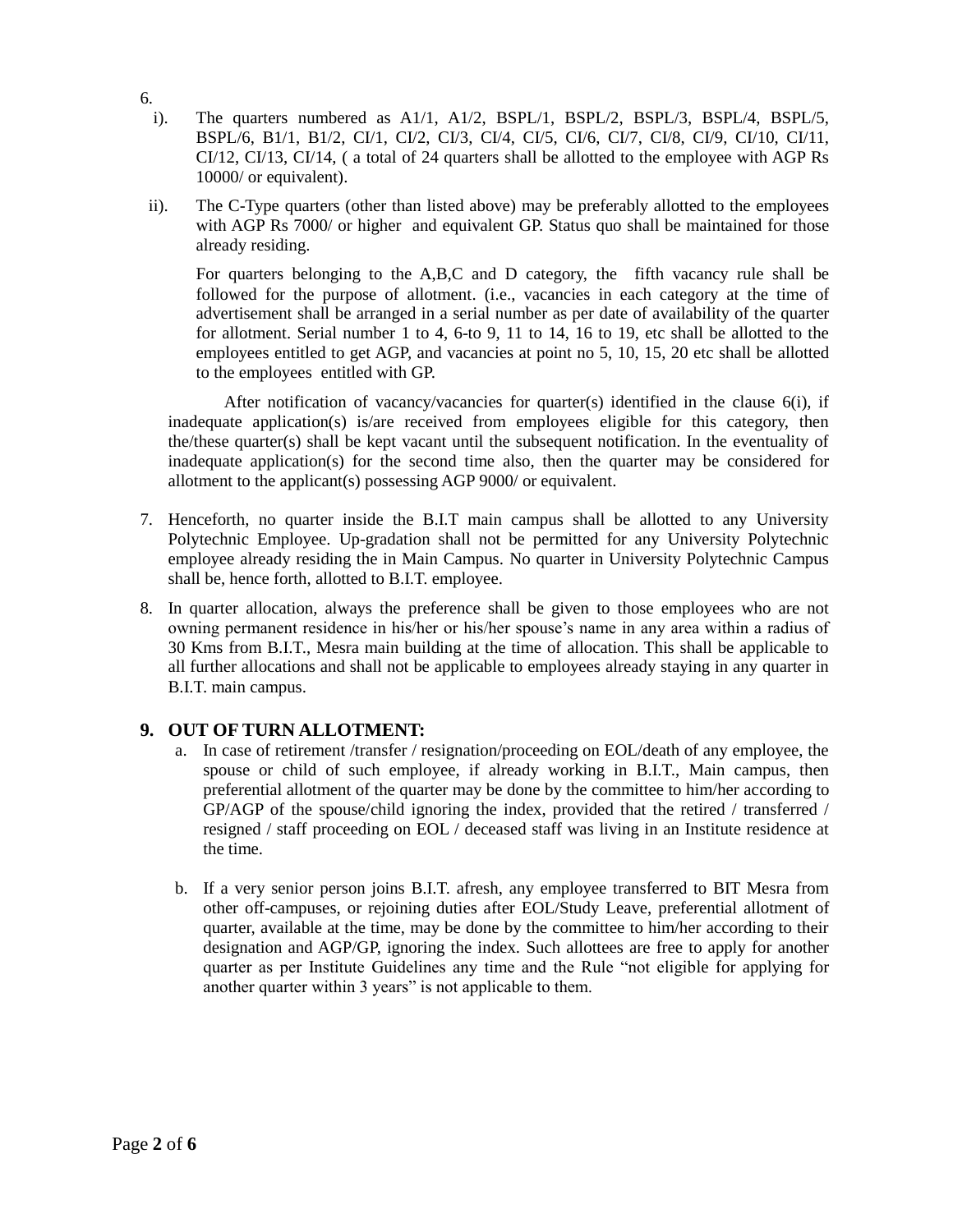- 10. Once the quarter is allocated, the employee will be required to occupy the quarter positively within 3 weeks, otherwise the allocation shall stand cancelled and the quarter's availability shall be re-notified.
- 11. Once an employee is allocated a quarter, he /she shall not be entitled to apply for another quarter within next 3 years. However, there can be concessions to this condition, in a very serious and unavoidable eventuality, that too with special permission from the Competent Authority and this clause shall not be applicable for quarters identified in 6(i).
- 12. The newly recruited faculty may be allotted Transit residence facility at specified rate of rents. However, an unmarried female employee may be given residence in Tanzania hostel. The faculty/staff allotted Transit Apartment may apply for another quarters as per Institute Guidelines any time and the Rule "not eligible for applying for another quarter within 3 years" is not applicable to them.
- 13. Female Research scholars with family may be allotted rooms in Tanzania Hostel based on seniority (date of registration). However, there shall be no commitment in this regard and shall be done as and when there is a vacancy in the Tanzania Hostel.
- 14. The vacancy of garages shall also be notified against which, the employees may submit applications in the prescribed format.
- 15. In case of garages, the only criterion is the distance of the garage from the applicant's quarter. The employee whose quarter is nearest to the garage shall get the preference. In case of a tie, the allocation shall be based on Guidelines followed in the case of allotment of quarter.
- 16. A limited numbers of quarters may be reserved for the medical staff and staff of other essential services and may be allotted to them as and when necessary, as per the discretion of the quarter Allocation Committee.
- 17. Quarter shall not be allotted in this campus henceforth to any employee who continues to reside in any other residence of his or her own choice outside the campus.
- 18. Henceforth, it is mandatory for an employee who is proceeding to some other organization on lien or extraordinary leave or who is transferred to any other campuses of B.I.T. to vacate the quarter and garage **within two months**, starting from the date of commencement of leave or his/her transfer memo.
- 19. The Administration shall issue a notice to all employees superannuating, six months prior to his/her superannuation date, regarding the vacating of quarters and garages. Such employee shall vacate the quarter and garage **within two months** after his/her superannuation.
- 20. The employee who resigns/whose service is terminated shall vacate the quarter and garage within **one month** from the date of **relieve from the institute**.
- 21. If an employee remains absent in the institute for more than one months without the approval of the competent authority, he/she shall be required to vacate the quarter within **one month** from his last reporting in the institute.
- 22. For the employees mentioned in 18, 19, 20 and 21, the penalty rent shall be levied as per the existing rules vide notice Ref. No. GO/Notice/14-15/2724 dated 02nd July, 2014.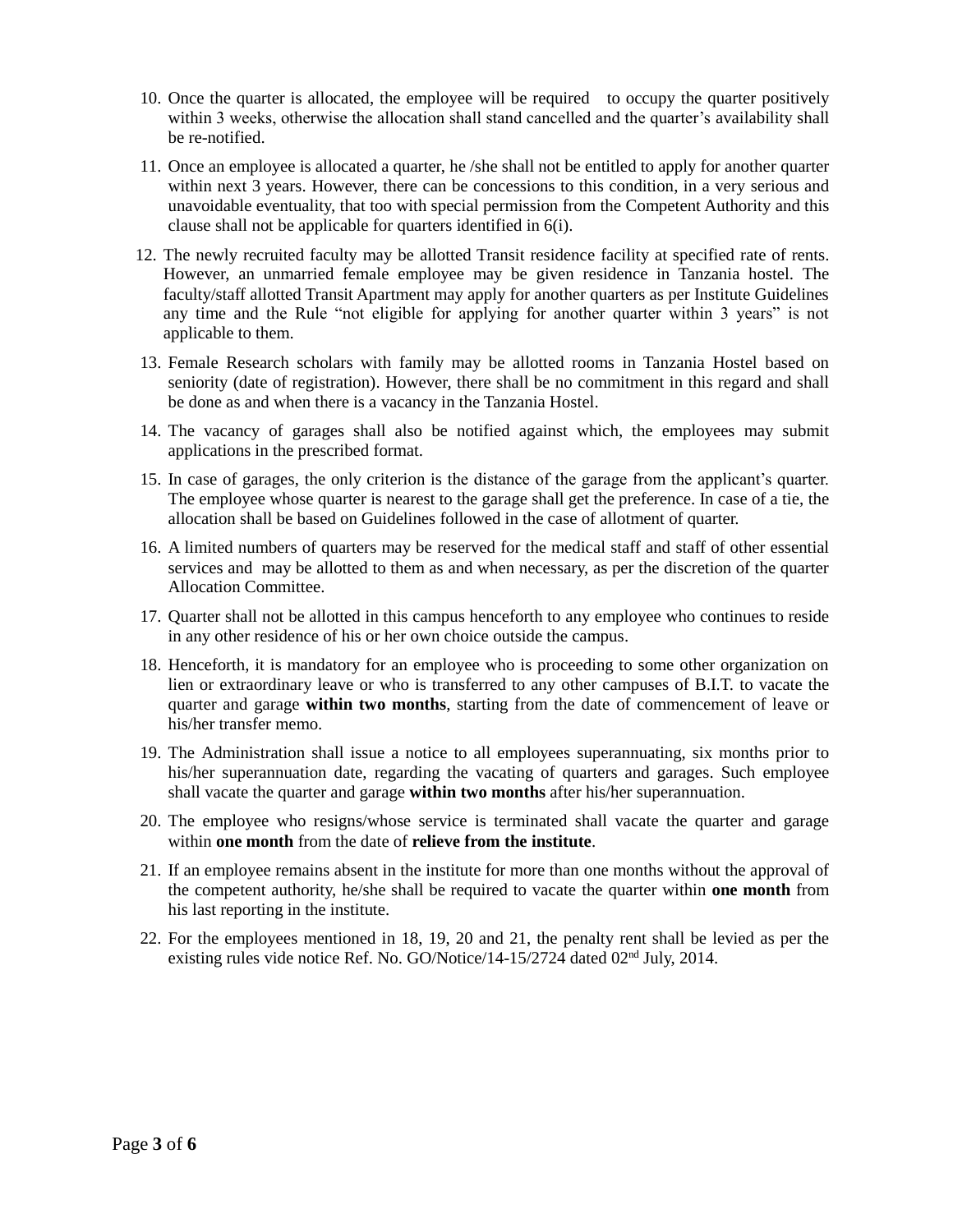- 23. The procedures for handing over the quarters and garages to the employees and handing back the same to the office after taking stock of the inventory shall remain the same as before. However very close monitoring shall have to be ensured by B.I.T. Administration.
- 24. The No-Dues shall be signed only after the quarters and garages are handed back to the Caretaker's office with all the recorded inventories.
- 25. In spite of all the above prescribed guidelines, if there is any dispute or if there is any unforeseen emergencies, the QAC may advise the Competent Authority for discretionary exception to regulations framed here.

## **26. CODE OF CONDUCT FOR ALLOTTEES OF INSTITUTE RESIDENCES:**

- a. The Institute residences are allotted for living for the allottee and his/her family and relatives. Any other person is not allowed to reside in the residence. The quarter will be used exclusively by BIT employee/their family members and shall not be given to any other person (on rent or otherwise). If an allottee or his/her family is not staying in the house it must be vacated.
- b. No allottee is permitted to sublet the residence allotted to him partly or fully or use it for any trade or business. If a complaint is received to this effect, appropriate action will be taken by the Institute authorities.
- c. Sharing of the residence by the allottee with anyone else, other than those specifically permitted by the competent authority, is not allowed.
- d. Mutual exchange of residence by allottees without approval of Quarter Allotment Committee is strictly prohibited.
- e. The allottee shall vacate the quarter and hand over the same before proceeding on lien / long un-authorized absence.
- f. It will be his / her duty to ensure deposit of appropriate quarter rent / electricity dues or any other dues in the accounts department. The allottee will be presumed to have authorized the office to recover outstanding Quarter rent/ electricity dues along with penal charges, if any, at the time of vacation of quarters, directly from his / her salary / or instructed to deposit.
- g. No modification/construction in the quarter is permitted and the allottee will hand over the Quarter in the same position in which it is allotted.
- h. At the time of vacating quarter, it will be mandatory for the allottee to obtain No-Dues Certificate from the Utility Departments viz. Planning & Development, Caretaker, Electricity & Water Supply - who are required to ascertain any damages to the quarter, and to intimate the estimated repair/cleaning costs in the No-Dues Certificate, to Accounts for direct recovery from salary or by deposit.
- i. The allottee will not carry out any illegal activities in the quarter of the Institute.
- j. Unauthorised use of electricity or water supply in any manner will be treated as a serious offense and render the allottee liable to disciplinary action.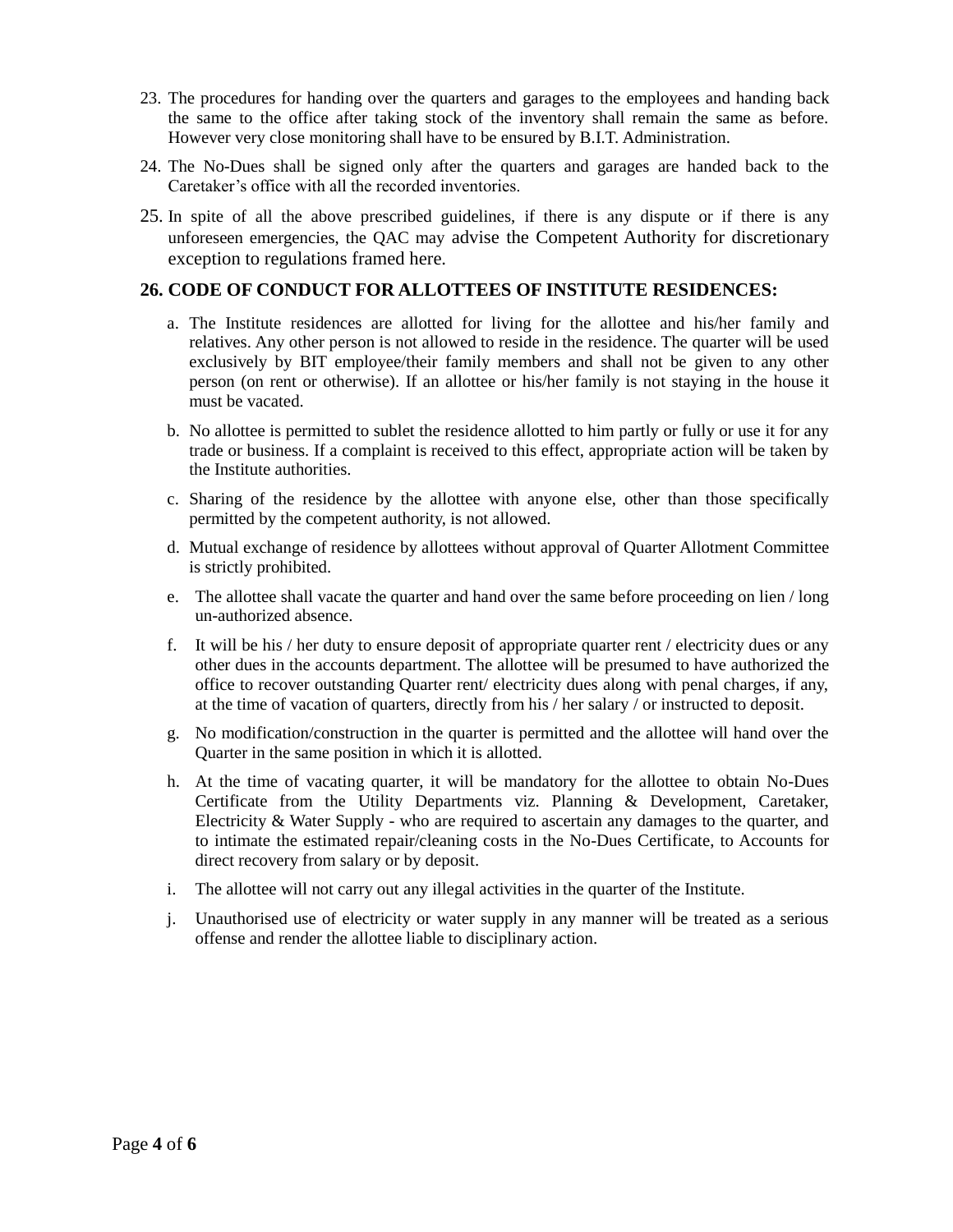- k. The allottee will not keep any dairy/poultry animals (such as cow, buffalo, goat, hens, pigs etc.) as it is strictly prohibited in the campus of the institute. The allottees may maintain collared doges or any other pets provided that they take extra care/responsibility so as not to cause any danger or nuisance to neighbors in any way.
- l. The allottee will not store any explosives/dangerous material (except LPG) in the quarter which may cause damage to the property of the institute / safety and security of the other persons/ neighbors.
- m. All the furniture and fittings provided in the quarter shall have to be returned by the allottee in same condition at the time of vacation of the same.
- n. The allottees are expected to conduct themselves in a courteous and polite manner with the neighbours. If any complaints are received about any resident being quarrelsome or indulging in objectionable activities like entertaining undesirable characters, disorderly behavior, getting intoxicated outside the house, etc., appropriate disciplinary action including cancellation of allotment of such residence shall be taken by the Institute authorities.
- o. The allottee will not encroach upon the Institute land or the land of the neighboring residences for gardening or for any other purpose.
- p. The allottee will not undertake cutting or lopping of the trees in the compound of their residences or nearby areas on his own.
- q. Any fruit bearing tree(s) in the compound of the residence shall be the property of the Institute. The allottee may use the fruits for his own consumption.
- r. Any timber yield from the tree(s) in the campus of the residences will be deposited by the allottee as the Institute property.
- s. Any other rules / regulations / guidelines issued from time to time in respect of allotment of quarter and its terms and conditions shall also be applicable to the allottee.